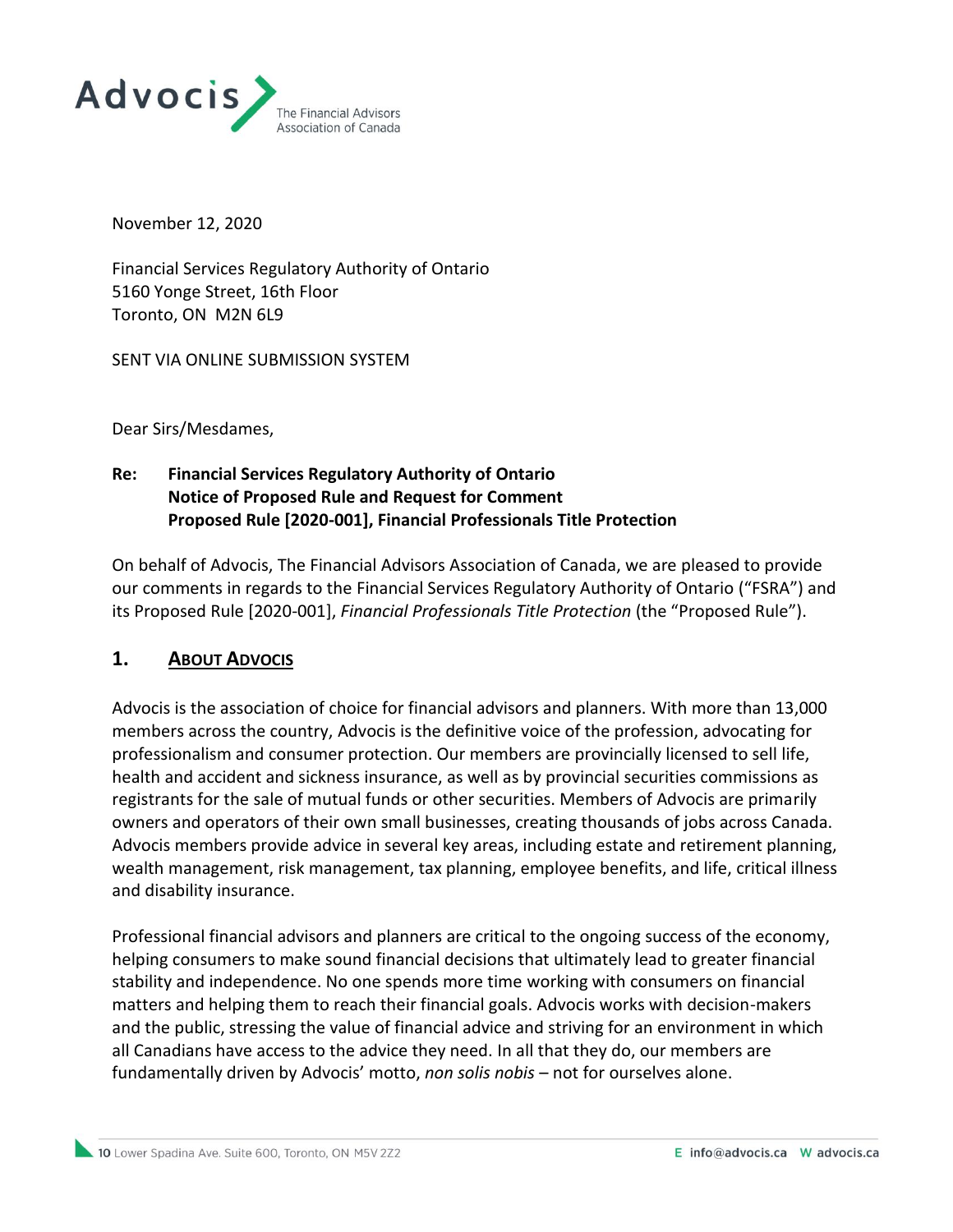

# **2. INTRODUCTION**

Advocis strongly supports Ontario's title protection initiative and FSRA's leadership in its implementation. We believe that this initiative must fundamentally be about consumer protection: the titles of Financial Advisor (FA) and Financial Planner (FP) are consumer-facing and ubiquitous in their use. Our own studies have shown that consumers erroneously believe that these titles are already regulated,<sup>1</sup> signalling a level of professional skill and oversight that is not grounded in reality. The fact that the titles are not regulated in Ontario, combined with consumers' misplaced trust in these titles, puts Ontarians at unacceptable risk. The Proposed Rule marks a major step towards addressing this untenable situation.

We understand that with the Proposed Rule, FSRA seeks to set minimum standards for the use of each title and not necessarily harmonize standards for each title. We appreciate that FSRA is mindful of keeping the Province "open for business" and avoiding unnecessary barriers to access or creating a drag on economic growth and employment. We see this as a sensible approach and one that accommodates the wide variety of credentials in the marketplace and the diversity of consumer needs.

Nonetheless, we believe that the primary focus must remain on how the title protection initiative will benefit consumers. To that end, we urge FSRA to ensure that the minimum standards it establishes for both the FA and FP titles represent a meaningful enhancement to the standards that consumers face today. We note that other professions with regulated titles such as architect, optician and dental hygienist demand that their users complete formal professional training *prior* to using the title with consumers – that is, the bar of initial proficiency is set high, in addition to those professions' elevated ongoing standards in regards to conduct and oversight by their professional bodies.

Further, we draw attention to the fact that the way consumers access advice and planning services has changed over the years. FAs and FPs were once seen primarily as transactional conduits to purchasing product. Over time, their role has evolved, with the client relationship now taking centre stage. As noted in the Proposed Rule's competency profiles, both FAs and FPs engage their clients to understand their financial priorities, needs and objectives, and any discussion and transaction in suitable product forms part of the strategy to achieve those priorities.

- 56% of respondents believed the title "Financial Advisor" is already regulated;
- 80% believed that a professional code of conduct for Financial Advisors should be mandatory; and
- 91% supported legislation that regulates the title Financial Advisor.

Advocis conducted similar polls in other provinces, and the results were similar.

 $<sup>1</sup>$  In October 2018, Advocis asked 1,500 Ontarians about their thoughts on the regulation of Financial Advisors. The</sup> poll, carried out by Abacus Data, yielded eye-opening results: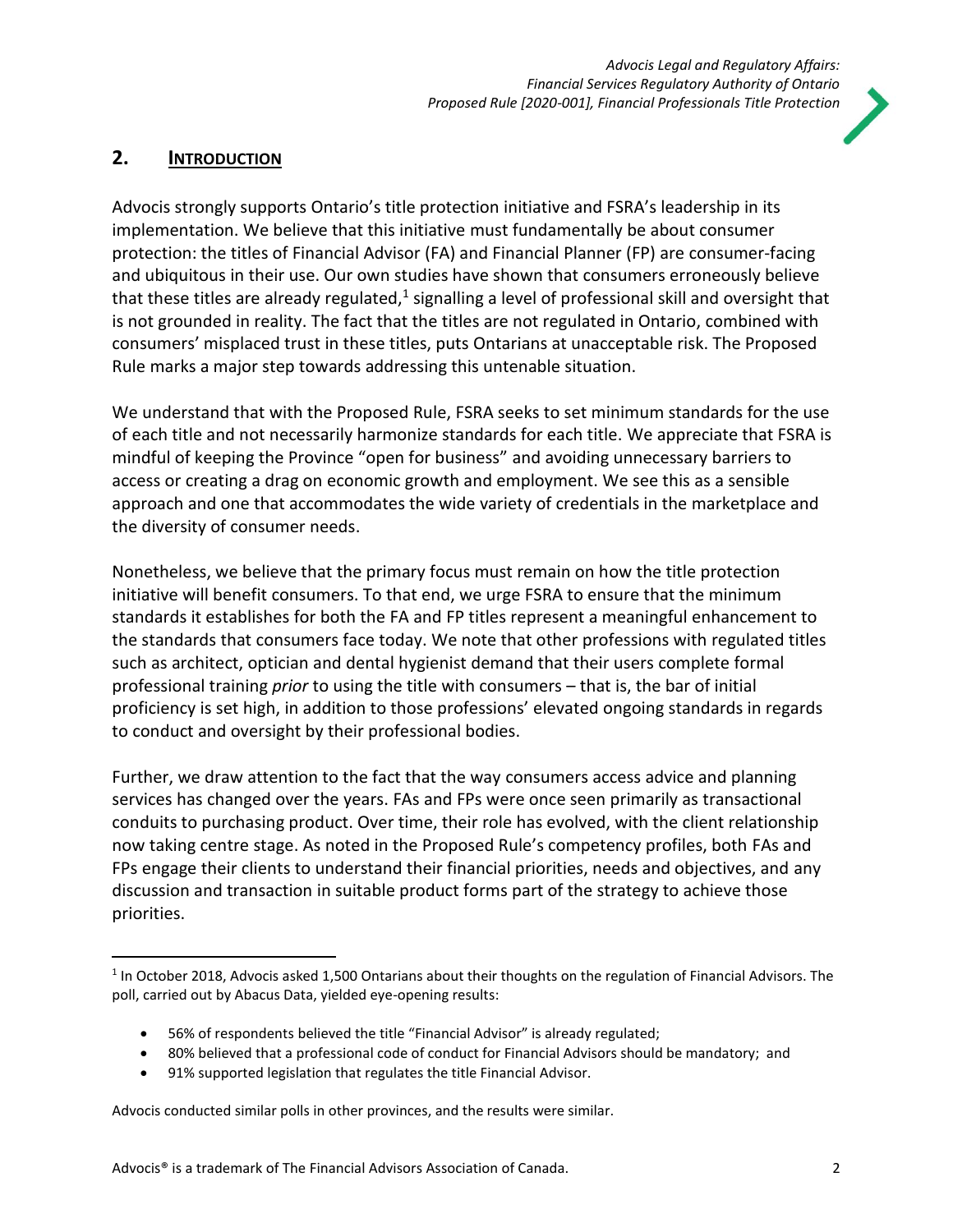

All of the foregoing is to emphasize the following: a qualifying credential for either the FA or FP title should offer rigorous education regarding both technical knowledge and client relationship management. FSRA should not recognize a credential or license that is based primarily on product sales, as that is an antiquated view of consumer needs. Instead, FSRA's selection of credentials should be based primarily on whether they serve to enhance the quality of the client-advisor relationship, or what FSRA terms "client outcomes" in the Proposed Rule.

A credential or license based on product sales handcuffs the client relationship and effectively predetermines that the client outcome will include a recommendation to purchase the licensed product. Even if the recommendation can be characterized as suitable, this "cart before the horse" approach to advice and planning does not put consumers first.<sup>2</sup> We are pleased that FSRA acknowledges this in the Proposed Rule in regards to the Life License Qualification Program, noting that the Program is unlikely to satisfy FSRA's competency criteria because the critical "client outcomes" function is necessarily impaired.

It is true that certain regulatory reforms, such as the client-focused reforms ("CFRs") being promulgated by the Canadian Securities Administrators ("CSA"), are intended to enhance various aspects of the client relationship. However, there are two caveats to highlight here: first, the CFRs are not yet in effect, as their implementation only begins in the middle of next year. Based on the CSA's release of its Frequently Asked Questions regarding CFR implementation,<sup>3</sup> it is clear that there is much to do and learn before the CFRs can achieve the CSA's policy goals. We would caution against seeing the CFRs as a panacea that will bring about the desired client outcomes in the expected timeframes. 4

<sup>&</sup>lt;sup>2</sup> We believe we are one of relatively few stakeholders that FSRA will hear from that is in a position to opine on this subject fairly. We represent thousands of financial advisors and planners who meet with clients directly and provide them with the financial advice and literacy they need. Nearly all of our members have successfully completed mutual funds and insurance product licensing. On the strength of their input, we are able to offer a unique product-agnostic and cross-sectoral view of the modern consumer.

Our members have resoundingly told us that neither insurance nor mutual fund licensing is sufficient to demonstrate the professionalism and client-centric thinking that modern consumers deserve. If FSRA generally accepts that consumer needs have evolved into an advice-first mindset over a product-first mindset, we believe it would be impossible to justify a product-first credential as qualifying for a title protection framework that must, at its core, be about consumer protection.

<sup>3</sup> Canadian Securities Administrators, *Client Focused Reforms: Frequently Asked Questions* (September 28, 2020). At: [https://www.securities-administrators.ca/uploadedFiles/General/pdfs/CFRs\\_FAQs\\_E.pdf.](https://www.securities-administrators.ca/uploadedFiles/General/pdfs/CFRs_FAQs_E.pdf)

<sup>4</sup> Consider the impact of other major CSA initiatives aimed at enhancing consumer outcomes: the Point-of-Sale initiative and Phase 2 of the Client Relationship Model. Both initiatives primarily rely on written disclosure to enhance consumer comprehension of fees and performance. In August 2020, the CSA released the results of a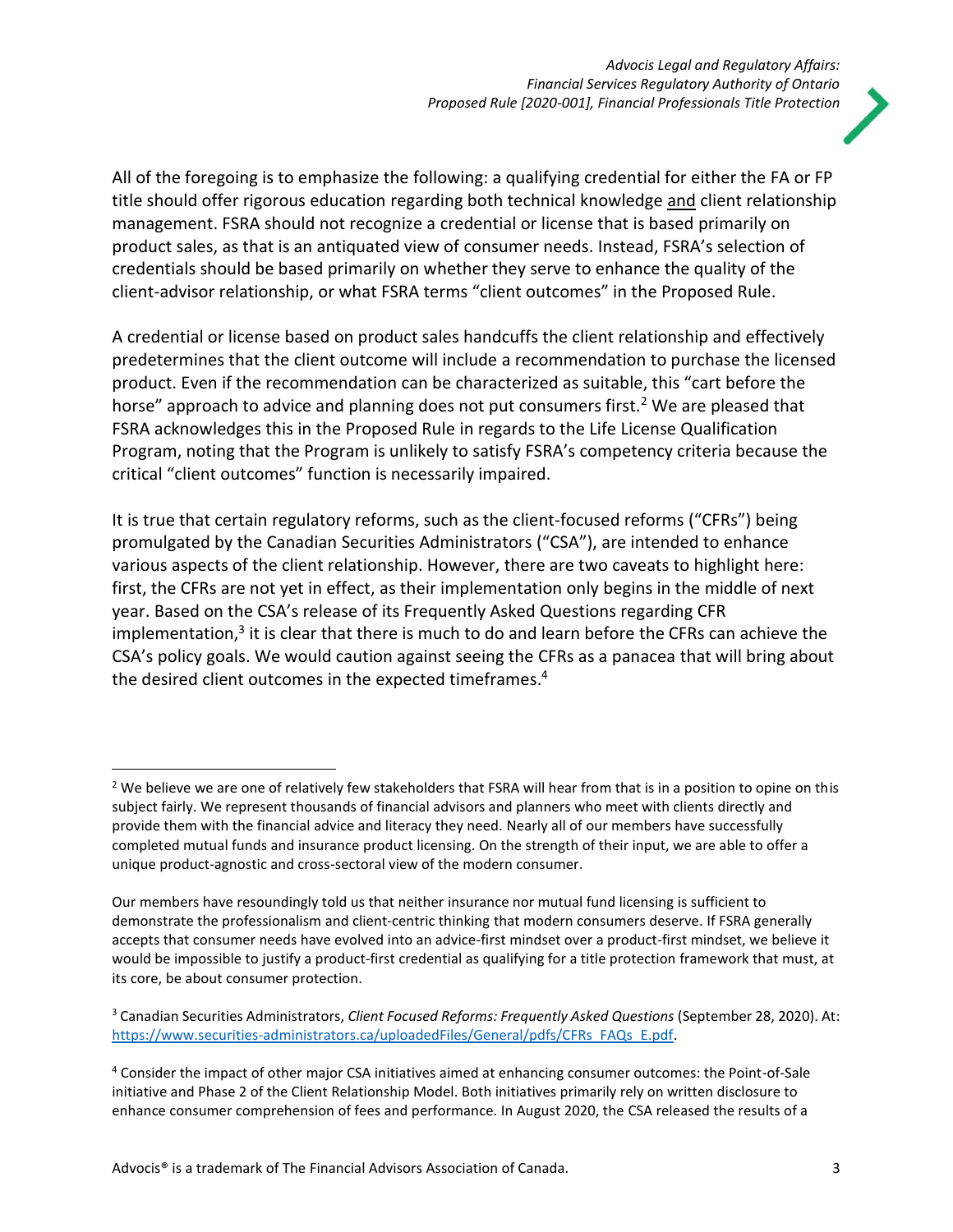

Second, even if the CFRs achieve their intended enhancements to elements such as know-yourclient, know-your-product, suitability and conflict of interest management, we must be mindful that the CFRs do nothing to enhance the initial proficiency of a licensee. That is, the CFRs do not enhance the training of would-be FAs or FPs, or their "day one" professionalism, before they would be able to use those titles with the public. This is in stark contrast to other professions with restricted titling, where training is designed to protect consumers by ensuring baseline proficiency must be completed before the titles can be used in a public-facing setting.

In fact, proceeding with a title protection regime without raising standards beyond product licensing could actually put consumers at greater risk than before. This scenario would give consumers a false sense of security that the now-restricted titles are meaningful proxies for professionalism when it would effectively be the *status quo*. This problem would be exacerbated by the regulator- and government-backed consumer education campaigns that FSRA inquires about as part of this consultation.

We do not believe that incorporating high initial proficiency standards will harm employment in the financial services sector, as the Proposed Rule contemplates title protection and not scope protection. Individuals who fail to achieve a recognized credential to use the restricted titles are not removed from the industry. Instead, they can simply continue to work under another title, with consumers benefiting from the clear distinction between those intermediaries that have achieved a certain level of professionalism and the right to use restricted titles from those who have not.

The title protection initiative is a once-in-a-generation opportunity to get it right and enhance consumer protection. It is important that this exercise stands for something and that we, collectively, raise the bar. For other recognized professions, a sales license is not a professional credential. We submit that it should be no different for FAs and FPs, as their clients deserve no less. The Proposed Rule may be predicated on establishing minimum standards, but we (collectively – industry, consumers and regulators alike) should be striving for better.

We further believe this result reinforces the need for truly professionalized advice and planning. Clients can receive all the written disclosure in the world but it does not equate to comprehension. It is through the professionalization of the client relationship that client outcomes can best be prioritized.

multi-year tracking study, which found that the results of these initiatives were mixed and degrees of investor confusion persisted.

We believe this result demonstrates that despite best intentions, it is undesirable to take an *ex ante* approach by assuming that any particular regulatory initiative (including the CFRs) will achieve its objectives as originally envisioned. It would be especially risky to build new initiatives, such as the title protection framework, on a foundation of relying on the success of other regulatory initiatives of yet unproven efficacy.

The CSA study is available at[: https://www.osc.gov.on.ca/documents/en/Publications/20200827\\_csa-summary](https://www.osc.gov.on.ca/documents/en/Publications/20200827_csa-summary-report-research-findings-impact-of-crm-2-pos-investor-knowledge-attitudes-behaviour.PDF)[report-research-findings-impact-of-crm-2-pos-investor-knowledge-attitudes-behaviour.PDF.](https://www.osc.gov.on.ca/documents/en/Publications/20200827_csa-summary-report-research-findings-impact-of-crm-2-pos-investor-knowledge-attitudes-behaviour.PDF)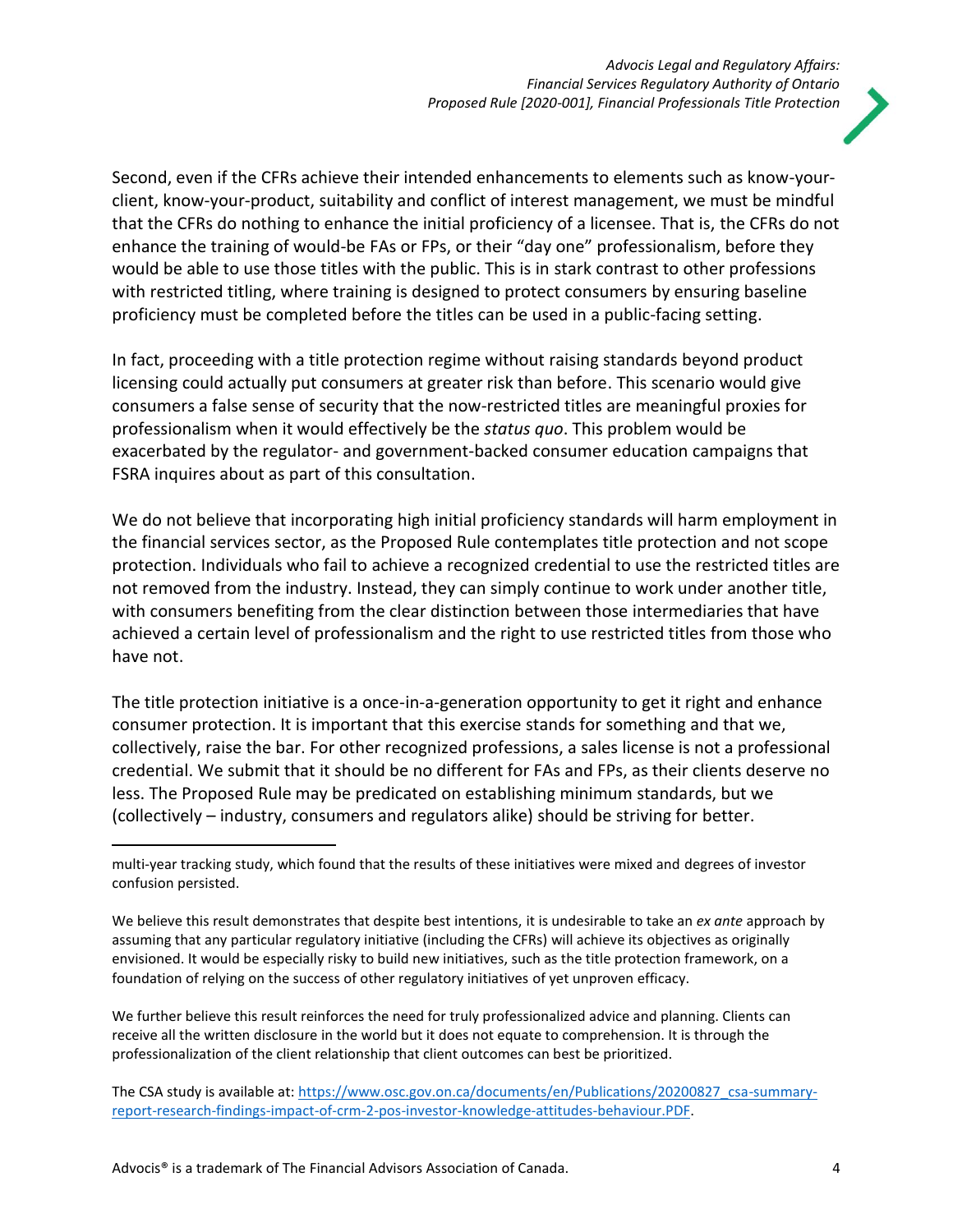

## **3. OUR COMMENTS**

Our specific responses regarding the Proposed Rule are as follows.

### **Q1: FP and FA Credentials**

FSRA is seeking feedback on the above approach and whether the Proposed Rule and FP and FA baseline competency profile adequately reflect the technical knowledge, professional skills and competencies that should be included in a credentialing body's education program to establish the minimum standard for FP and FA title users.

# *FP Baseline Competency Profile*

In our view, the proposed FP baseline competency profile is appropriate (with the caveat below about errors and omissions insurance), so long as the expectation is that the credential provide education in each of those six technical areas as part of its curriculum. This is in contrast to an expectation that an FP title user actively engage in the practice of each of those areas. In practice, it is exceedingly rare that any FP will be engaged in all six areas in meaningful depth.

# *FA Baseline Competency Profile*

We believe the proposed FA baseline competency profile should be modified in regards to the technical knowledge requirement. Currently, the requirement is for an FA credential to provide education in "one or more" of the six technical categories. For the reasons stated in our introductory comments, we believe this is insufficient as it is too product-focused and could impair consumer outcomes by restricting the breadth of advice. Instead, we believe that an FAlevel credential should – initially – require technical education in at least four of the six categories, with a firm view to elevating this expectation to all six categories in the future.

More generally, we are concerned that the FA baseline competency profile seems to position FAs as somehow "lesser" than FPs, which is a fallacy that we wish to dispel. We understand that during its pre-consultation meetings, FSRA found that there was a lack of consensus regarding who FAs are and what exactly they do. We recognize that FAs can be more difficult to define than FPs: FAs come in all shapes and sizes, and they are as varied as the clients they serve. While the work of both FAs and FPs can touch upon the same technical areas, an FA's work tends to be more discrete than an FPs and its scope more tailored to the client's acute needs.

It is true that an FA's work generally does not result in the presentation of a formal, written holistic financial plan that touches upon multiple technical topics, which we see as the signature characteristic of the FP baseline competency profile. But very few clients actually require a financial plan of this nature – and it is quite rare for FP-qualified individuals to even produce such plans. Rather, an FA typically helps clients through a deeper dive into fewer financial topics that are of immediate concern to the client.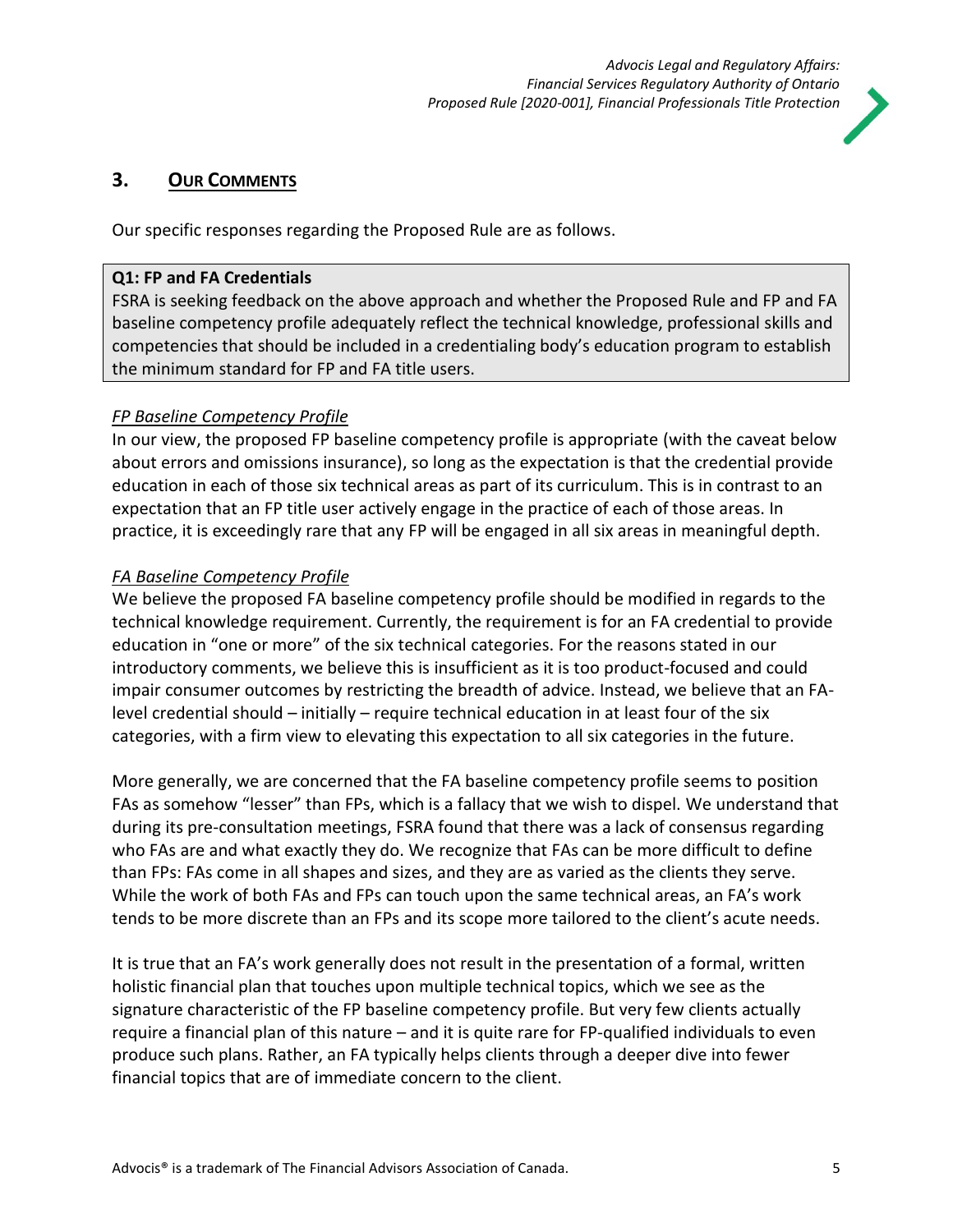

This is not to say that FAs do not help clients in a holistic manner. What frequently happens is that over time, that client returns to their trusted FA to seek additional advice on other topics as their personal circumstances evolve, on an as-needed basis. In this way, FAs effectively provide many clients with "modular" financial plans, built through relationships that last many years. Individual financial topics are addressed at the time clients actually need the advice, arguably in greater depth and with more relevance than what is covered by a point-in-time holistic financial plan.

The scope of an FA's immediate mandate may be narrower relative to an FP's, but the FA's work is often deeper and more impactful within that mandate. So an FA's clients are deserving of no less when it comes to their advisor's conduct, skill and knowledge. FAs and FPs are both professionals, and the qualifying credentials for both titles should reflect that professionalism. FSRA would be remiss to approach the framework under any other impression.

### *E&O Insurance*

We believe both FA and FP credentials should require their holders to maintain errors and omissions insurance in an amount of at least \$1 million in respect of any one occurrence with extended coverage for loss resulting from fraudulent acts. This requirement aligns with FSRA's expectations of its life licensees and is a fundamental safeguard for consumers accessing professional advisory and planning services.

### *Grandfathering and Alternative Pathways*

The Proposed Rule makes clear that a grandfathering provision will not be part of the title protection initiative. We support this, as metrics such as years of experience alone do not necessarily mean those individuals are professionals worthy of a restricted title. At the same time, we are mindful that there is a sizeable cohort of practitioners who have been working professionally and ethically for decades and, due to their busy and well-established practices, may not have sufficient time to enroll in and complete a credentialing program before the title restrictions come into force, notwithstanding the transition period in the Proposed Rule.

Therefore, we ask that FSRA consider allowing approved credentialing bodies to develop alternative pathways to their credentials, such as through a condensed course and/or challenge exam. It would be incumbent on the credentialing body offering the alternative pathway to demonstrate that all aspects in the respective competency profiles are addressed and that consumer protection is in no way compromised.

The credentialing body could restrict access to the alternative pathway to specific candidates, such as those advisors and planners that have practiced for a certain number of years and have a clean disciplinary history, and the alternative pathway itself could be available for a limited time period after title protection comes into effect. While these details are still to be sorted out, we believe that having an alternative pathway is important to accommodating the variety of seasoned FAs and FPs.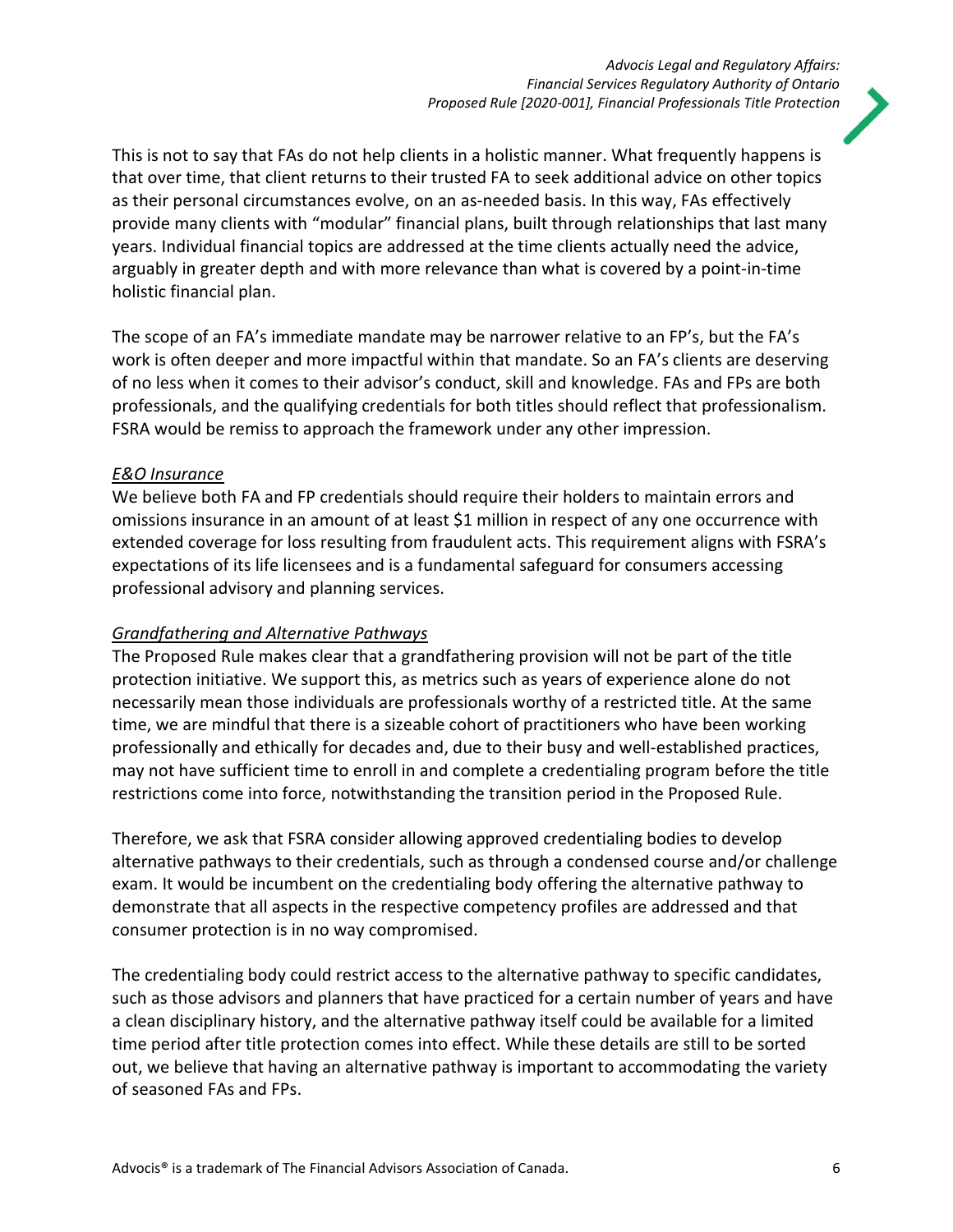### **Q2: Disclosure**

FSRA is seeking comments on whether FP and FA title users should be required to disclose to their clients the credential they hold that affords them the right to use an FP or FA title. FSRA is seeking feedback on the form that this disclosure could take and the overall consumer benefits it could achieve.

Yes, we strongly agree that FP and FA title users should be required to disclose the credential that affords them the right to use that title. FSRA has stated that its aims in the title protection initiative are to "establish a common minimum standard across title users so that consumers can reasonably rely on the person with whom they are dealing to be qualified to use the title." This mission contemplates some variation in the standards and rigour of the credentials recognized at each of the FA and FP levels. Consumers have a right to know about these differences.

Without disclosure of the specific credential (if just the blanket title of FA or FP was disclosed to the consumer without emphasis on the credential), the title protection initiative would incent a race to the bottom, where prospective title users would naturally seek the easiest/least rigorous way of achieving access to the restricted title.

In contrast, by requiring the disclosure of the credential (along with an expansive consumer education campaign, discussed in Q5 below), consumers could appreciate that not all credentials are created equal. This would create consumer demand for those FAs and FPs who have earned higher-quality credentials, thus incenting prospective title users to pursue those quality credentials. Proper disclosure could incent a race to the top.

Disclosure of the credential should also go hand-in-hand with disclosure of the credentialing body. This is for a very practical purpose: should the consumer have a complaint about the FA or FP, the consumer needs to know the identity of the credentialing body to engage that body's complaints, investigations and disciplinary infrastructure.

Regarding the form of disclosure, we believe that in any form of written communication (such as a business card, email signature, or otherwise), the title user should use the restricted title (whether FA or FP). Immediately after in subscript or parentheses, the name of the credential and credentialing body should be disclosed. For example, a business card could appear as follows: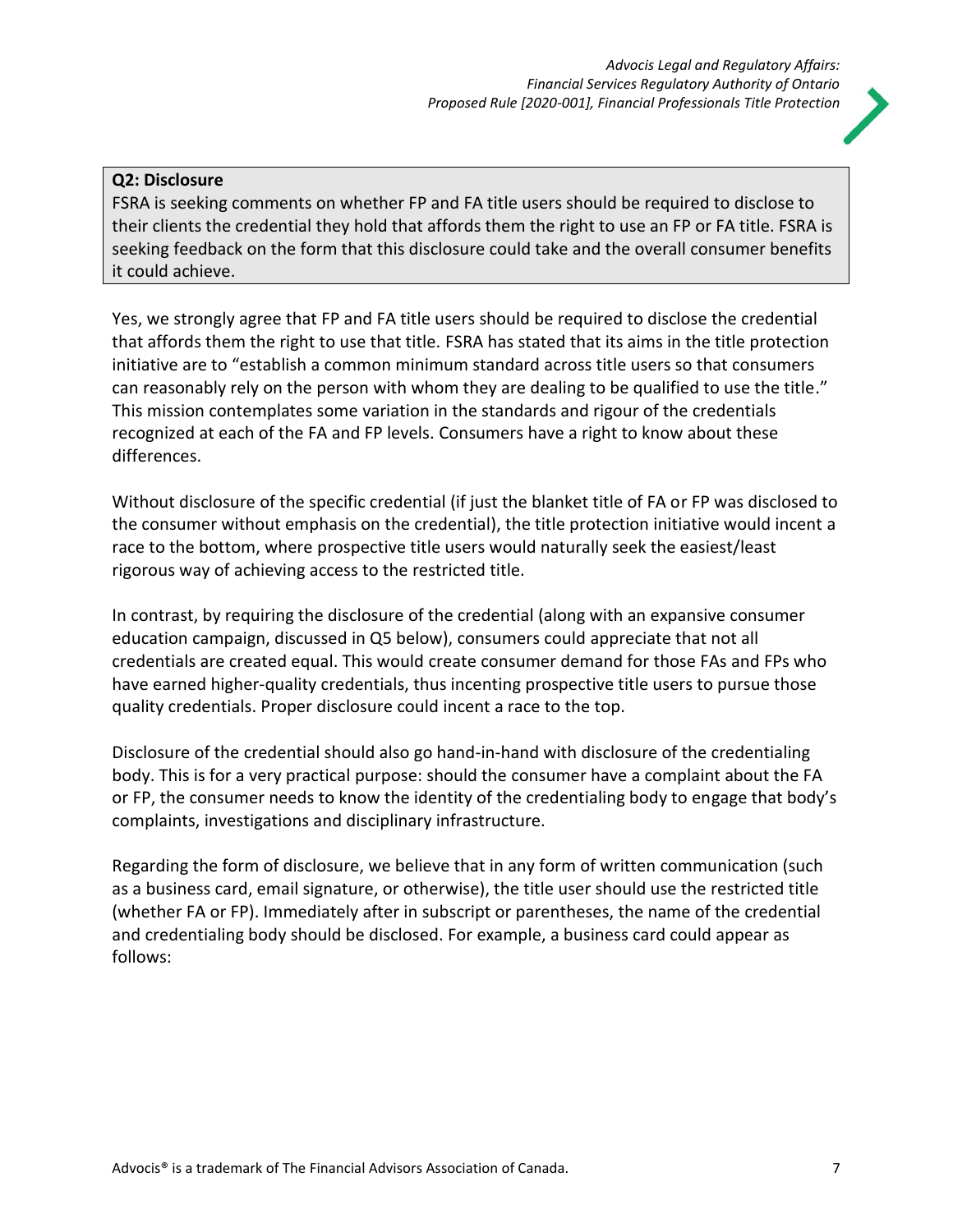### *Advocis Legal and Regulatory Affairs: Financial Services Regulatory Authority of Ontario Proposed Rule [2020-001], Financial Professionals Title Protection*





Verbal disclosure could be simpler for practical purposes. We would suggest a script along the lines of the following: "I am a Financial Advisor because I've earned the Professional Financial Advisor credential."

### **Q3: Exemptions**

FSRA is seeking comments on whether the framework should allow for any exemptions. In particular, FSRA is requesting comments on the principles governing an exemption regime, the extent to which exemptions may be required, to whom they should be made available (if at all), and the benefits and drawbacks of permitting exemptions.

The financial services sector is varied and diverse, and we do not believe in a one-size-fits-all model. We believe there may be instances where other recognized professionals should be exempt from the framework in the Proposed Rule, but should nonetheless be allowed to use the titles of FA or FP. However, consumer protection must not be compromised.

We believe that limited exemptions could be based on the following principles:

- The exemption would be for members of a self-regulating profession that is recognized in a separate piece of legislation.
- The profession must carry out the fundamental duties of a credentialing body, including having a complaints, investigations and disciplinary function.
- The profession's members must be governed by a code of conduct that includes a commitment to prioritizing client interests.
- To enter that profession, one must complete a credential or degree that includes in its curriculum the client relationship and technical skills expected at the FA or FP level, as applicable.

Any exemptions granted by FSRA should be revisited from time-to-time to ensure that there are no developments or unforeseen consequences that impair consumer protection.

The benefit of allowing limited exemptions is to minimize the regulatory footprint of the Proposed Rule by respecting the vibrancy and diversity of the financial services sector and leveraging existing, effective legislative and self-regulatory consumer protection infrastructure.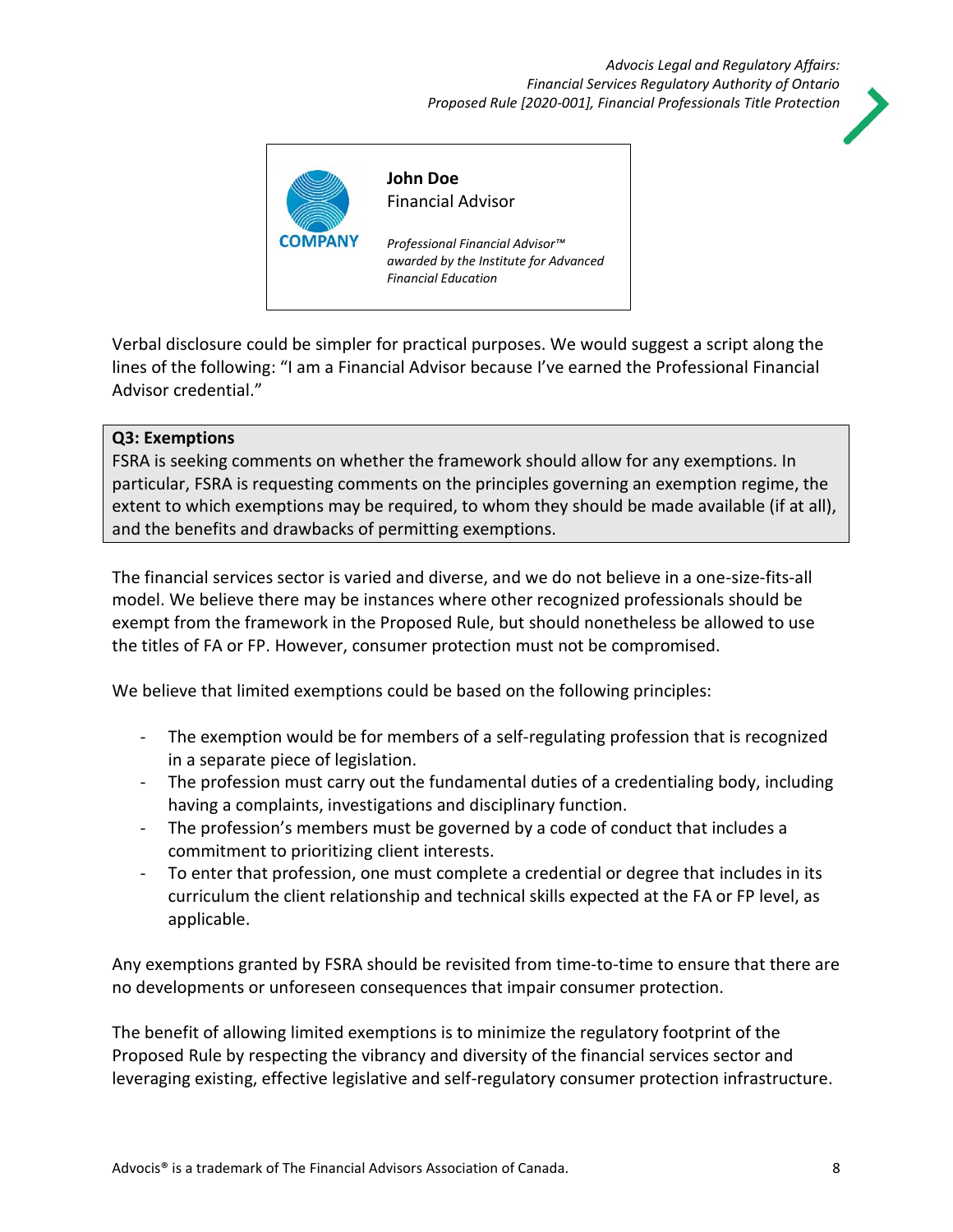### **Q4: Fees and Assessments**

The FPTPA requires credentialing bodies to collect from approved credential holders any fees FSRA requires those individuals to pay, and to remit those fees to FSRA. FSRA has the authority to make rules regarding the collection, holding and remittance of such fees. FSRA is seeking comment on this fee structure, including whether it allows for fair cost recovery, or if there are any operational challenges that credentialing bodies may experience with such a fee structure.

We believe this proposed fee structure, which requires that fees remitted to FSRA from the individual title holders flow through the credentialing bodies, is fair. The operating costs of the title protection framework should be borne by the individuals who are subject to the framework, as they will benefit from higher public standing and trust.

### **Q5: Consumer Education**

FSRA is seeking input on options for consumer education campaigns to support and follow implementation. As mentioned above, FSRA is also seeking feedback from stakeholders on how government, regulators, credentialing bodies and industry can educate consumers on financial planning and financial advising services in Ontario and on FP and FA title use.

For the title protection initiative to be successful, we believe that two key elements must be satisfied:

- 1) Title protection must bring about genuinely higher professional standards for users of the restricted titles.
- 2) Consumers must be made aware that the titles are now reliable proxies of those higher standards, including in regards to title users' knowledge, skill and professionalism.

We have discussed our views on the first element earlier in this submission.

Regarding the second element – consumer education – it is critical that consumers understand the change in landscape, in that the titles of FA and FP will now be officially protected and reliable proxies for professionalism. With this change, consumers must also be made aware that there are a variety of recognized credentials to look for on the market when seeking financial planning or advice, and just what those titles and credentials stand for (and how they differ from one another). We recognize at the outset this is no small task, and a significant investment is required from the government and its regulators (including FSRA and the Ontario Securities Commission) to make this happen.

We recommend that government commit to an outreach campaign to mass-market Ontarians through traditional and social media, and regulators bolster these efforts by leveraging the reach and legitimacy of their consumer-facing communications channels, such as the OSC's Investor Office.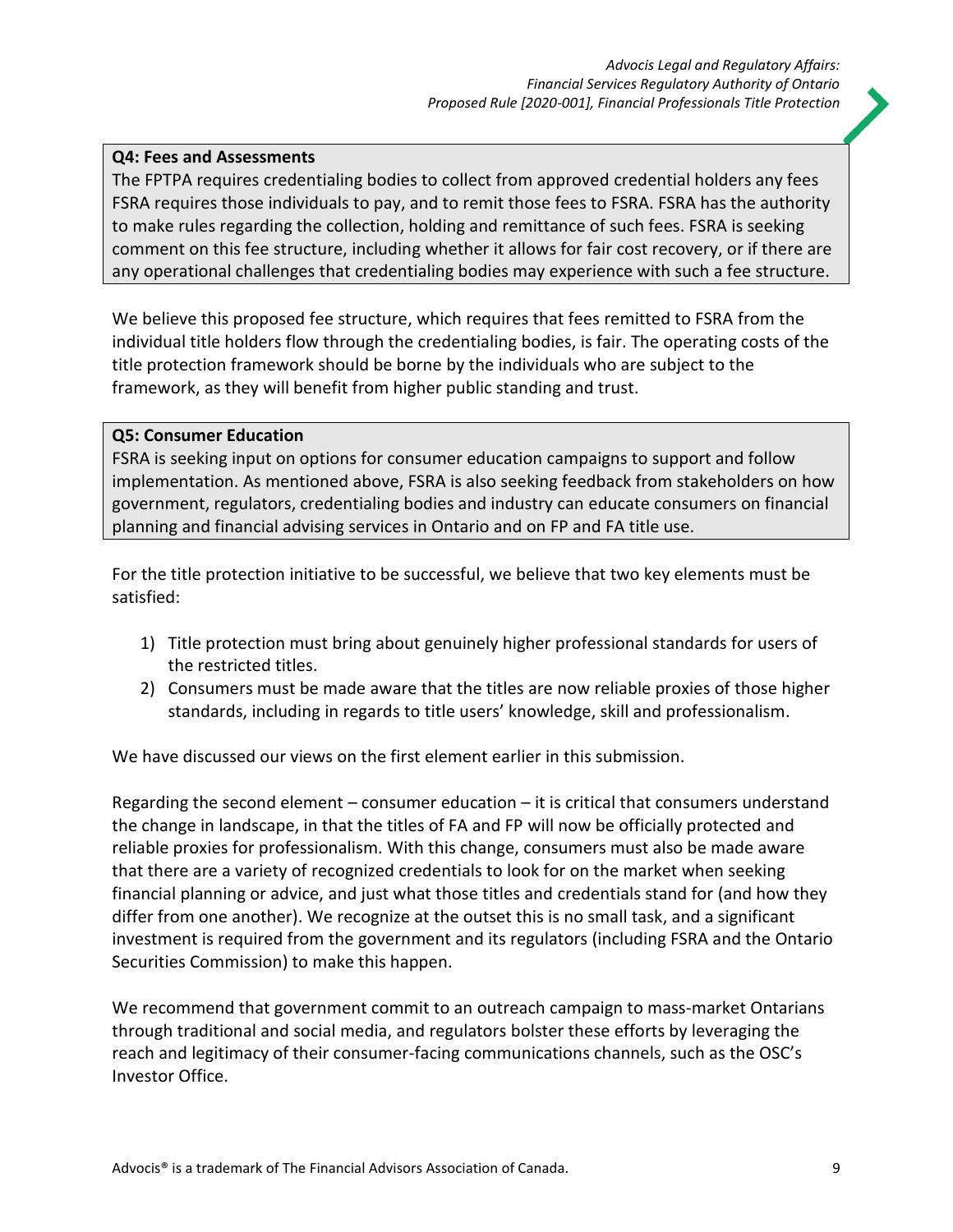

This is not a small ask, but there are two key facets to keep in mind. First, the title protection initiative is of no benefit if consumers, the very focus of this initiative, are not made aware of how the landscape has changed regarding FAs and FPs. Second, this is a good news story and a major accomplishment for the government and FSRA – it is one that the government should be eager to promote, particularly in the face of all of the difficult news that has dominated the majority of this year and threatened Ontarians' well-being, including financially.

As a key stakeholder in the title protection initiative, Advocis is prepared to engage our 6,500 members in the province to bring the message directly to the hundreds of thousands of families and small businesses they serve. Our members will deliver the message personally as part of their service of educating clients on the key aspects of the regulatory framework that impact the advice and planning they receive.

## **Financial Professionals Title Protection – Administration of Applications** Credentialing Bodies – Criteria and Duties

A required characteristic of a recognized credentialing body should be that it operates on a notfor-profit basis, with oversight by a board of trustees or directors that is committed to the mission of advancing professionalism and protecting the public, rather than maximizing returns for shareholders. It is our position that faithfully fulfilling this mission requires a level of impartiality that cannot be achieved in a for-profit model.

Where directors and officers are bound to prioritize the interests of shareholders, moral hazards and conflicts of interest arise that make it impossible to maintain a steadfast focus on quality standards – especially where reducing those standards may generate greater profits. For example, a profit-motivated credentialing body may be incented to make its credential easier to achieve to attract marginal students at the expense of advisor proficiency and consumer protection.

A for-profit motive invites the type of unhealthy competition that could lead to a race to the bottom. This is the antithesis of what the Title Protection framework should encourage. Credentialing bodies should focus on establishing and enforcing rigorous standards for FAs and FPs, in the public interest with a clear mind and without distraction – which means without consideration of private financial gain.

# **4. CONCLUSION**

We thank FSRA for the opportunity to provide our comments on the Proposed Rule. As stated by FSRA in its Proposed FY2021-2022 Statement of Priorities, the title protection framework "will promote confidence and professionalism in the sector and reduce confusion for investors